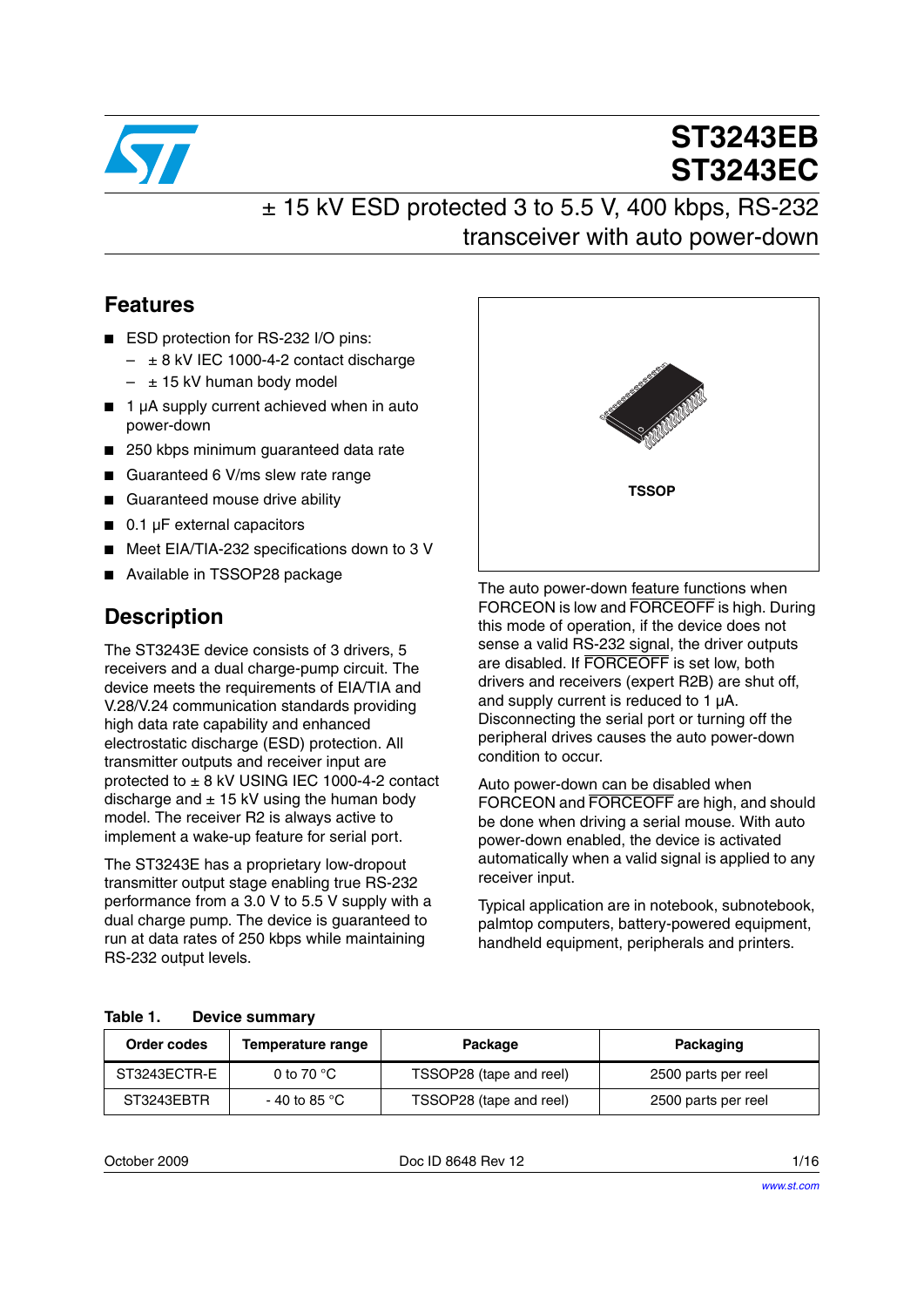## **Contents**

| $\mathbf{1}$   |                                                                                                           |
|----------------|-----------------------------------------------------------------------------------------------------------|
| $\overline{2}$ | Truth tables $\ldots \ldots \ldots \ldots \ldots \ldots \ldots \ldots \ldots \ldots \ldots \ldots \ldots$ |
| 3              |                                                                                                           |
| $\overline{4}$ |                                                                                                           |
| 5              |                                                                                                           |
| $6\phantom{a}$ |                                                                                                           |
| $\overline{7}$ |                                                                                                           |
| 8              |                                                                                                           |

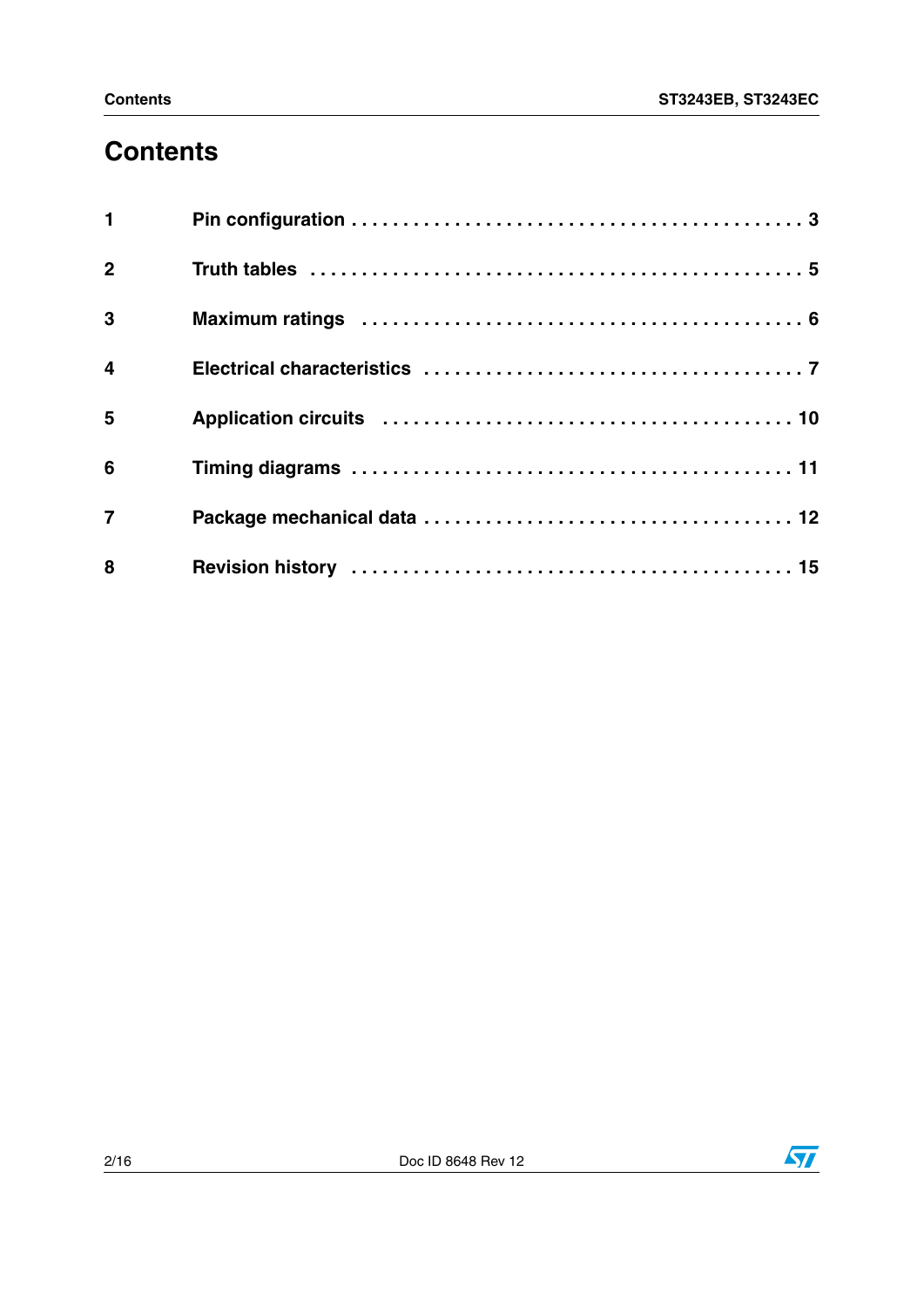## <span id="page-2-0"></span>**1 Pin configuration**

| Figure 1. |  |  | <b>Pin configuration</b> |
|-----------|--|--|--------------------------|
|-----------|--|--|--------------------------|

| $\rm{C_{2+}}$               | $28$ $\Box$        | $C_{1+}$                         |
|-----------------------------|--------------------|----------------------------------|
| $C_{2-}$<br>I               | 27<br>$\mathbf{2}$ | Л<br>$V +$                       |
| $V -$<br>Π                  | ${\bf 26}$<br>3    | П<br>$V_{\rm CC}$                |
| $R1_{IN}$                   | ${\bf 25}$<br>4    | GND<br>D                         |
| $R2_{IN}$                   | ${\bf 24}$<br>5    | D<br>$C_{1}$                     |
| $R3_{IN}$                   | ${\bf 23}$<br>6    | FORCEON<br>$\mathbf{\mathsf{H}}$ |
| $R4_{IN}$                   | 22<br>7            | FORCEOFF                         |
| $\mathsf{R5}_{\mathsf{IN}}$ | $\mathbf{21}$<br>8 | INVALID<br>Л                     |
| Т1 $_{\text{OUT}}$          | ${\bf 20}$<br>9    | $R2_{\text{OUTB}}$<br>L          |
| $T2_{OUT}$                  | $19\,$<br>$10$     | Д<br>$R1_{\text{OUT}}$           |
| $T3_{\,\rm OUT}$            | ${\bf 18}$<br>11   | $R2_{OUT}$<br>П                  |
| $T3_{IN}$                   | 12<br>17           | П<br>$R3_{OUT}$                  |
| ▯<br>$T2_{IN}$              | $16\,$<br>13       | П<br>$\mathsf{R4}_\mathsf{OUT}$  |
| $T1_{IN}$                   | 14<br>15           | D<br>$\mathsf{R5}_\mathsf{OUT}$  |
|                             | CS02110            |                                  |

**Table 2. Pin description**

| Pin $n^{\circ}$ | Symbol             | <b>Name and function</b>                             |
|-----------------|--------------------|------------------------------------------------------|
| 1               | $C_{2}+$           | Positive terminal of inverting charge pump capacitor |
| $\overline{c}$  | $C_{2}$ -          | Negative terminal of inverting charge pump capacitor |
| 3               | V-                 | -5.5 V Generated by the charge pump                  |
| $\overline{4}$  | $R1_{IN}$          | First receiver input voltage                         |
| 5               | $R2_{IN}$          | Second receiver input voltage                        |
| 6               | $R3_{IN}$          | Third receiver input voltage                         |
| 7               | $R4_{IN}$          | Fourth receiver input voltage                        |
| 8               | $R5_{IN}$          | Fifth receiver input voltage                         |
| 9               | $T1_{\text{OUT}}$  | First transmitter output voltage                     |
| 10              | $T2_{OUT}$         | Second transmitter output voltage                    |
| 11              | Т3 $_{\rm OUT}$    | Third transmitter output voltage                     |
| 12              | $T3_{IN}$          | Third transmitter input voltage                      |
| 13              | $T2_{\mathsf{IN}}$ | Second transmitter input voltage                     |
| 14              | $T1_{IN}$          | First transmitter input voltage                      |



Doc ID 8648 Rev 12 3/16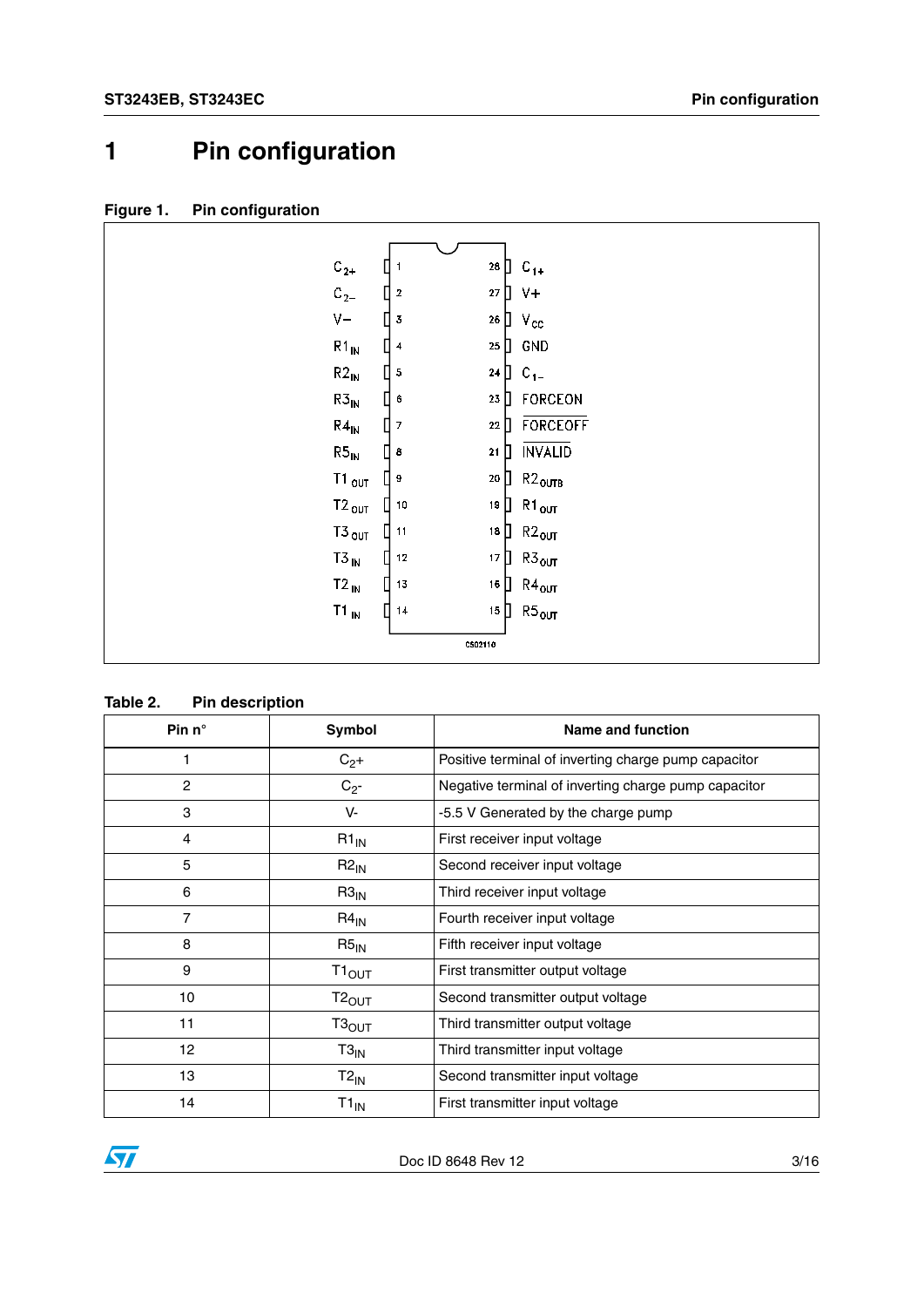| Pin $n^{\circ}$ | Symbol             | <b>Name and function</b>                                                                                              |
|-----------------|--------------------|-----------------------------------------------------------------------------------------------------------------------|
| 15              | $R5_{OUT}$         | Fifth receiver output voltage                                                                                         |
| 16              | $R4_{OUT}$         | Fourth receiver output voltage                                                                                        |
| 17              | $R3_{\text{OUT}}$  | Third receiver output voltage                                                                                         |
| 18              | $R2_{OUT}$         | Second receiver output voltage                                                                                        |
| 19              | $R1_{OUT}$         | First receiver output voltage                                                                                         |
| 20              | R2 <sub>OUTB</sub> | Non-inverting complementary receiver output, always active<br>for wake-up                                             |
| 21              | <b>INVALID</b>     | Output of the valid signal detector. Indicates if a valid RS-232<br>level is present on receiver inputs logic "1"     |
| 22              | <b>FORCEOFF</b>    | Drive low to shut down transmitters and on-board power<br>supply. This over-rides all automatic circuitry and FORCEON |
| 23              | <b>FORCEON</b>     | Drive high to override automatic circuitry keeping transmitters<br>on (FORCEOFF must be high)                         |
| 24              | $C_{1}$ -          | Negative terminal of voltage-charge pump capacitor                                                                    |
| 25              | <b>GND</b>         | Ground                                                                                                                |
| 26              | $V_{CC}$           | Supply voltage                                                                                                        |
| 27              | V+                 | 5.5 V Generated by the charge pump                                                                                    |
| 28              | $C_{1}+$           | Positive terminal of voltage-charge pump capacitor                                                                    |

#### **Table 2. Pin description (continued)**

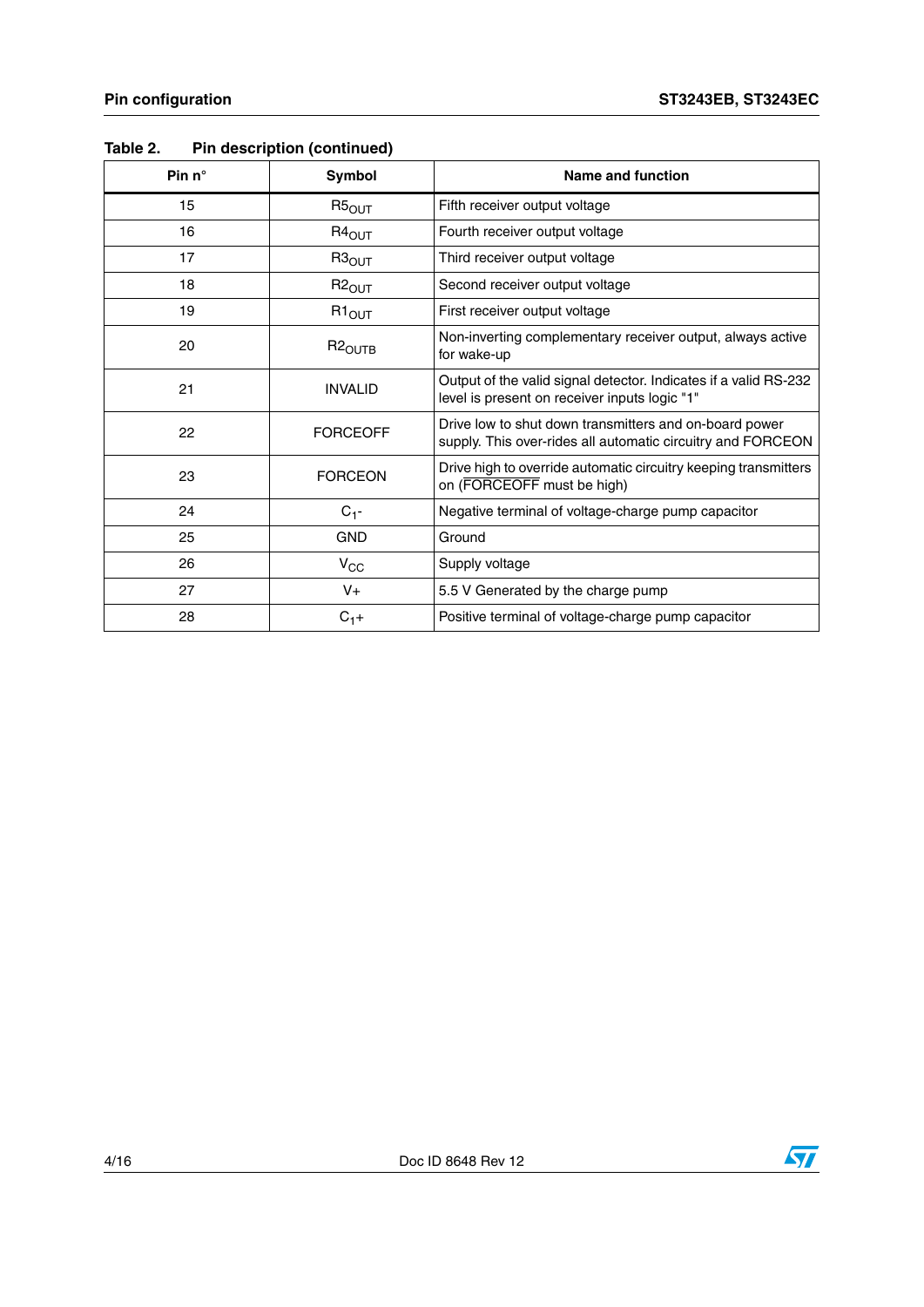### <span id="page-4-0"></span>**2 Truth tables**

#### **Table 3. Invalid truth table**

| RS-232 Signal present at any receiver input | <b>INVALID</b> output |
|---------------------------------------------|-----------------------|
| YES                                         |                       |
| NΟ                                          |                       |

#### **Table 4. Output control truth table**

| <b>Force</b><br><b>ON</b> | <b>Force</b><br><b>OFF</b> | Valid receiver level | <b>Operation status</b>               | Τ <sub>ουτ</sub>  | $R_{OUT}$     | $R_{2OUTB}$   |
|---------------------------|----------------------------|----------------------|---------------------------------------|-------------------|---------------|---------------|
| X                         | 0                          | x                    | Shutdown (Force OFF)                  | HIGH <sub>Z</sub> | <b>HIGHZ</b>  | <b>ACTIVE</b> |
|                           |                            | x                    | Normal operating (Force<br>ON)        | <b>ACTIVE</b>     | <b>ACTIVE</b> | <b>ACTIVE</b> |
| 0                         |                            | <b>YES</b>           | Normal operating<br>(Auto power-down) | <b>ACTIVE</b>     | <b>ACTIVE</b> | <b>ACTIVE</b> |
| $\Omega$                  |                            | NO                   | Shutdown<br>(Auto power-down)         | HIGH Z            | <b>ACTIVE</b> | <b>ACTIVE</b> |

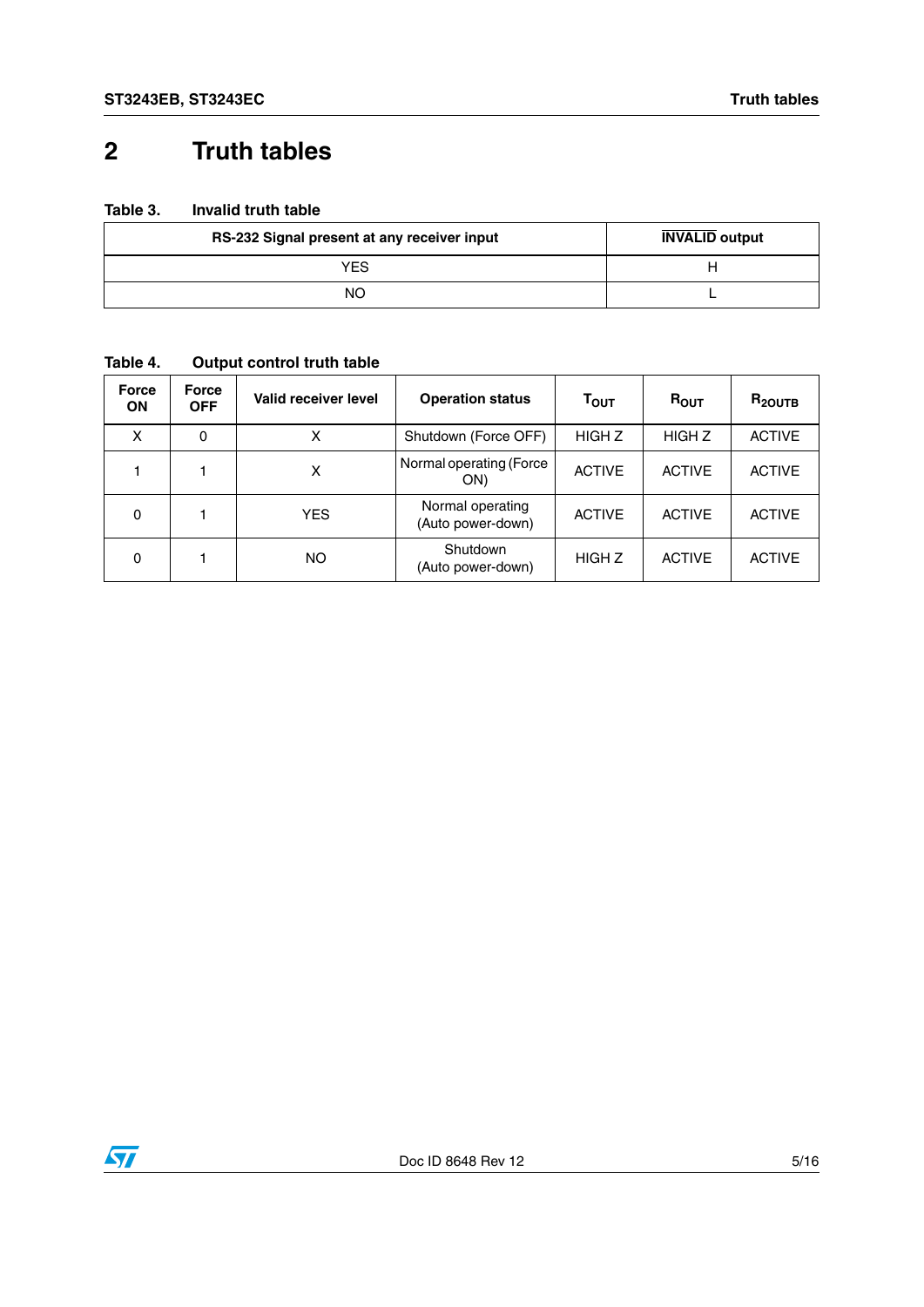## <span id="page-5-0"></span>**3 Maximum ratings**

| Symbol                                   | <b>Parameter</b>                                    | <b>Value</b>               | Unit |
|------------------------------------------|-----------------------------------------------------|----------------------------|------|
| $V_{CC}$                                 | Supply voltage                                      | $-0.3$ to 6                | v    |
| $V_{+}$                                  | Doubled voltage terminal                            | $(V_{CC} -0.3)$ to 7       | v    |
| V-                                       | Inverted voltage terminal                           | $0.3$ to $-7$              | v    |
| $V + +  V - $                            |                                                     | 13                         | v    |
| FORCEON,<br>FORCEOFF,<br>T <sub>IN</sub> | Input voltage                                       | $-0.3$ to 6                | v    |
| $R_{IN}$                                 | Receiver input voltage range                        | ± 25                       | v    |
| $T_{\text{OUT}}$                         | Transmitter output voltage range                    | ± 13.2                     | v    |
| ROUT ROUTB<br><b>INVALID</b>             | Receiver output voltage range                       | $-0.3$ to $(V_{CC} + 0.3)$ |      |
| <sup>t</sup> SHORT                       | Short circuit duration on $T_{OUT}$ (one at a time) | Continuous                 |      |
| $\mathsf{T}_{\text{stg}}$                | Storage temperature range                           | $-65$ to 150               | °C   |

#### **Table 5. Absolute maximum ratings**

*Note: Absolute maximum ratings are those values beyond which damage to the device may occur. Functional operation under these condition is not implied.*

| Table 6. |  | ESD performance: transmitter outputs, receiver inputs |  |  |  |  |
|----------|--|-------------------------------------------------------|--|--|--|--|
|----------|--|-------------------------------------------------------|--|--|--|--|

| <b>Symbol</b> | <b>Parameter</b>              | <b>Test conditions</b>           | Min.     | Typ. | Max | Unit |
|---------------|-------------------------------|----------------------------------|----------|------|-----|------|
| <b>ESD</b>    | <b>ESD</b> protection voltage | Human body model                 | $\pm$ 15 |      |     | k٧   |
| <b>ESD</b>    | <b>ESD</b> protection voltage | IEC 1000-4-2 (contact discharge) | $\pm 8$  |      |     | kV   |

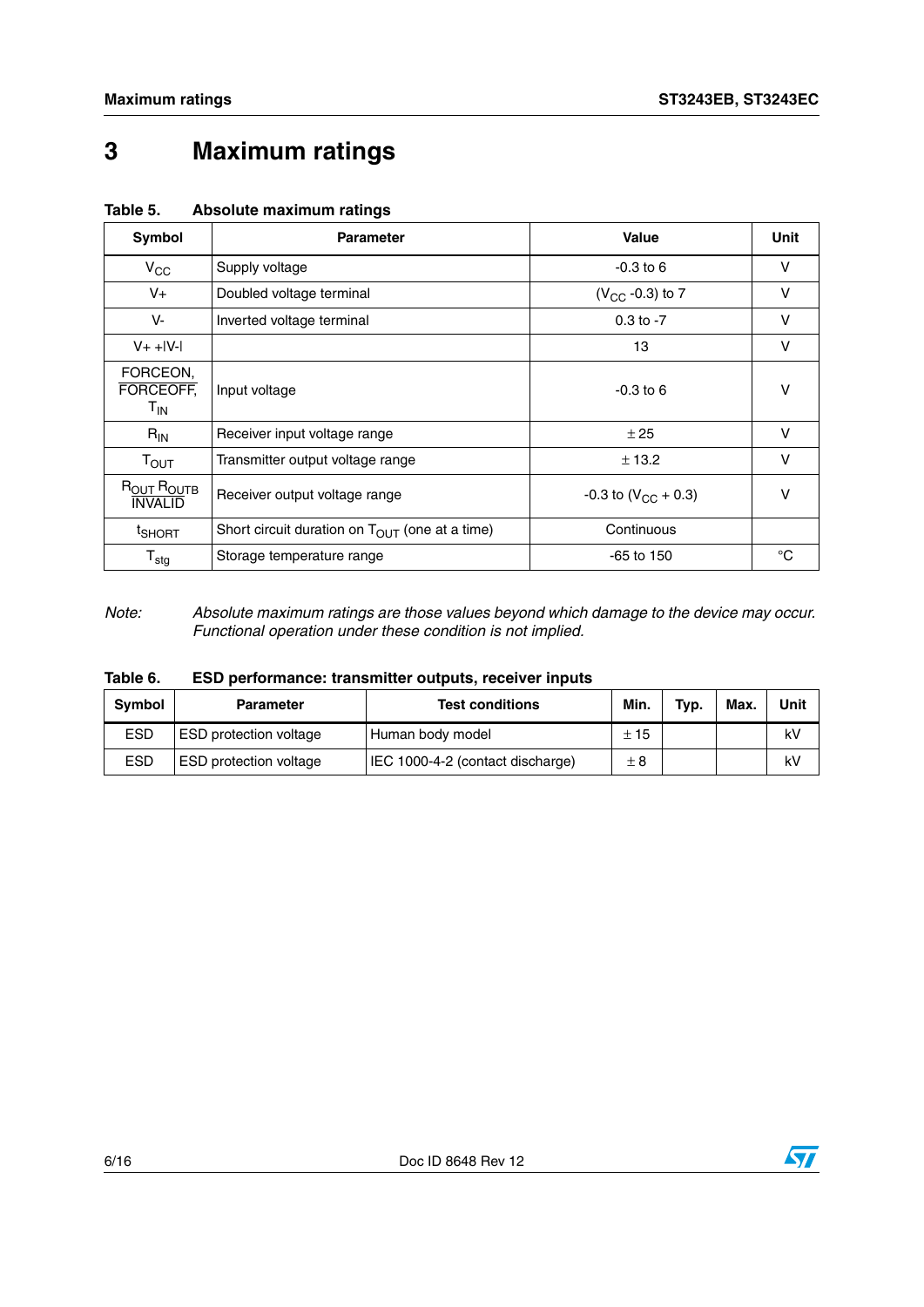## <span id="page-6-0"></span>**4 Electrical characteristics**

C1 - C4 = 0.1 µF, V<sub>CC</sub> = 3 V to 5.5 V, T<sub>A</sub> = -40 to 85 °C, unless otherwise specified. Typical values are referred to  $T_\mathsf{A}$  = 25 °C.

| Table 7. | <b>Electrical characteristics</b> |
|----------|-----------------------------------|
|          |                                   |

| Symbol         | <b>Parameter</b>                  | <b>Test conditions</b>                                          | Min. | Typ. | <b>Max</b> | Unit |
|----------------|-----------------------------------|-----------------------------------------------------------------|------|------|------------|------|
| <b>ASHDN</b>   | Supply current auto<br>power-down | FORCEOFF = GND, FORCEON = $V_{CC}$<br>All R_IN open or grounded |      |      | 10         | μA   |
| <b>ISUPPLY</b> | Supply current                    | FORCEON = $\overline{FORCEOFF}$ = $V_{CC}$                      |      | 0.3  |            | mA   |
| <b>I</b> SHDN  | Shutdown supply current           | $FORCEOFF = GND$                                                |      |      | 10         | μA   |

C1 - C4 = 0.1 µF, V<sub>CC</sub> = 3 V to 5.5 V, T<sub>A</sub> = -40 to 85 °C, unless otherwise specified. Typical values are referred to  $T_\mathsf{A}$  = 25 °C.

| Symbol             | <b>Parameter</b>                | <b>Test conditions</b>                                            | Min.          | Typ.          | Max.  | Unit        |
|--------------------|---------------------------------|-------------------------------------------------------------------|---------------|---------------|-------|-------------|
| V <sub>TIL</sub>   | Input logic threshold low       | T-IN, FORCEON, FORCEOFF                                           |               |               | 0.8   | $\vee$      |
| $V$ <sub>TIH</sub> | Input logic threshold high      | T-IN, FORCEON, FORCEOFF<br>$V_{\rm CC}$ = 3.3 V<br>$V_{CC}$ = 5 V | 2<br>2.4      |               |       | v<br>$\vee$ |
| V <sub>THYS</sub>  | Transmitter input<br>hysteresis |                                                                   |               | 0.5           |       | v           |
| -ljL               | Input leakage current           | T-IN, FORCEON, FORCEOFF                                           |               | ± 0.01        | ± 1.0 | μA          |
| $I_{OL}$           | Output leakage current          | Receiver disabled                                                 |               | ± 0.05        | ±10   | μA          |
| $V_{OL}$           | Output voltage low              | $I_{OUT} = 1.6$ mA                                                |               |               | 0.4   | $\vee$      |
| $V_{OH}$           | Output voltage high             | $I_{\text{OUT}} = -1 \text{ mA}$                                  | $V_{CC}$ -0.6 | $V_{CC}$ -0.1 |       | v           |

**Table 8. Logic input electrical characteristics**

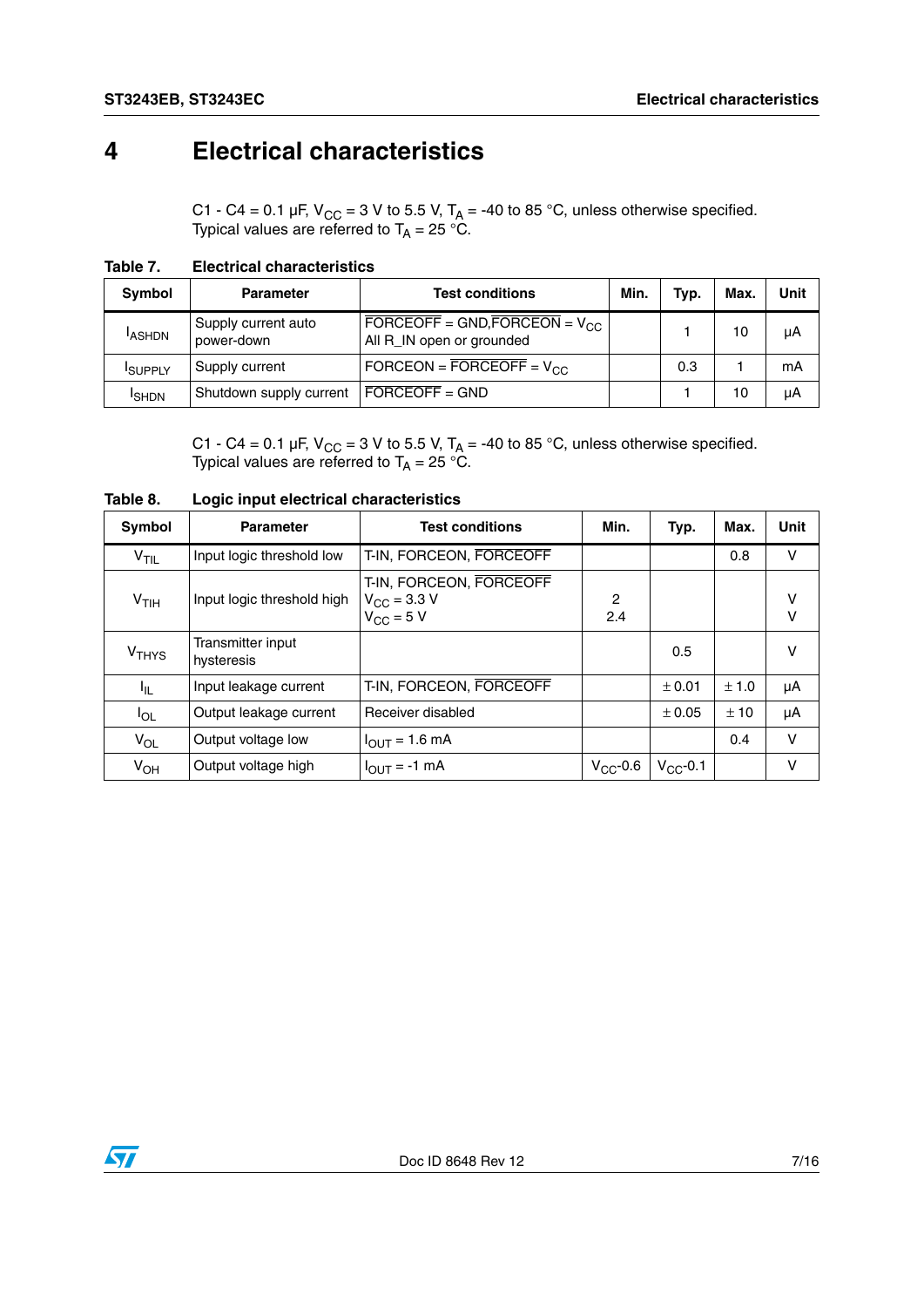C1 - C4 = 0.1 µF, V<sub>CC</sub> = 3 V to 5.5 V, T<sub>A</sub> = -40 to 85 °C, unless otherwise specified. Typical values are referred to T<sub>A</sub> = 25 °C, FORCEON = GND, FORCEOFF = V<sub>CC</sub>.

<span id="page-7-0"></span>**Table 9. Auto power-down electrical characteristics** 

| Symbol            | <b>Parameter</b>                                                                       | <b>Test conditions</b>            | Min.          | Typ. | Max. | <b>Unit</b> |
|-------------------|----------------------------------------------------------------------------------------|-----------------------------------|---------------|------|------|-------------|
|                   | Receiver input threshold                                                               | Positive threshold                |               |      | 2.7  | $\vee$      |
| $V_{\text{RITE}}$ | to <b>INVALID</b> output voltage<br>HIGH (see Figure 3)                                | Negative threshold                | 2.7           |      |      | $\vee$      |
| V <sub>RITO</sub> | Receiver input threshold<br>to <b>INVALID</b> output voltage<br>LOW (see Figure 3)     |                                   | $-0.3$        |      | 0.3  | V           |
| <b>VIOL</b>       | <b>INVALID</b> output voltage<br><b>LOW</b>                                            | $I_{\text{OUT}} = 1.6 \text{ mA}$ |               |      | 0.4  | $\vee$      |
| V <sub>IOH</sub>  | <b>INVALID</b> output voltage<br><b>HIGH</b>                                           | $I_{\text{OUT}} = -1 \text{ mA}$  | $V_{CC}$ -0.6 |      |      | $\vee$      |
| t <sub>WU</sub>   | Receiver or transmitter<br>edge transmitter enabled<br>(see Figure 3)                  |                                   |               | 100  |      | μs          |
| $t_{\text{INVH}}$ | Receiver positive or<br>negative threshold to<br><b>INVALID HIGH</b><br>(see Figure 3) |                                   |               | 0.2  |      | μs          |
| t <sub>INVL</sub> | Receiver positive or<br>negative threshold to<br><b>INVALID LOW</b><br>(see Figure 3)  |                                   |               | 30   |      | μs          |

C1 - C4 = 0.1 µF, V<sub>CC</sub> = 3 V to 5.5 V, T<sub>A</sub> = -40 to 85 °C, unless otherwise specified. Typical values are referred to  $T_\mathsf{A}$  = 25 °C.

**Table 10. Transmitter electrical characteristics**

| Symbol            | <b>Parameter</b>                | <b>Test conditions</b>                                                                                                     |     | Typ.  | Max. | Unit |
|-------------------|---------------------------------|----------------------------------------------------------------------------------------------------------------------------|-----|-------|------|------|
| V <sub>TOUT</sub> | Output voltage swing            | All Transmitter outputs are loaded with<br>$3k\Omega$ to GND                                                               | ± 5 | ± 5.4 |      |      |
| $R_{OUT}$         | Output resistance               | $V_{CC} = V_+ = V_- = 0 V$ , $V_{OU}T = \pm 2 V$                                                                           | 300 | 10M   |      | Ω    |
| <sup>I</sup> SC   | Output short circuit<br>current | $V_{\text{CC}} = 3.3 \text{ V}$                                                                                            |     | ± 40  | ± 60 | mA   |
| Ч.                | Output leakage current          | $V_{CC}$ = 0 to 5.5V, transmitter output =<br>$±12$ V, transmitter disabled                                                |     |       | ± 25 | μA   |
| $V_{OT}$          | Transmitter output voltage      | $T1IN = T2IN = GND$ , T3IN = $V_{CC}$<br>T3OUT loaded with 3 $k\Omega$ to GND<br>T1OUT and T2OUT loaded with 2.5mA<br>each | ± 5 |       |      | v    |

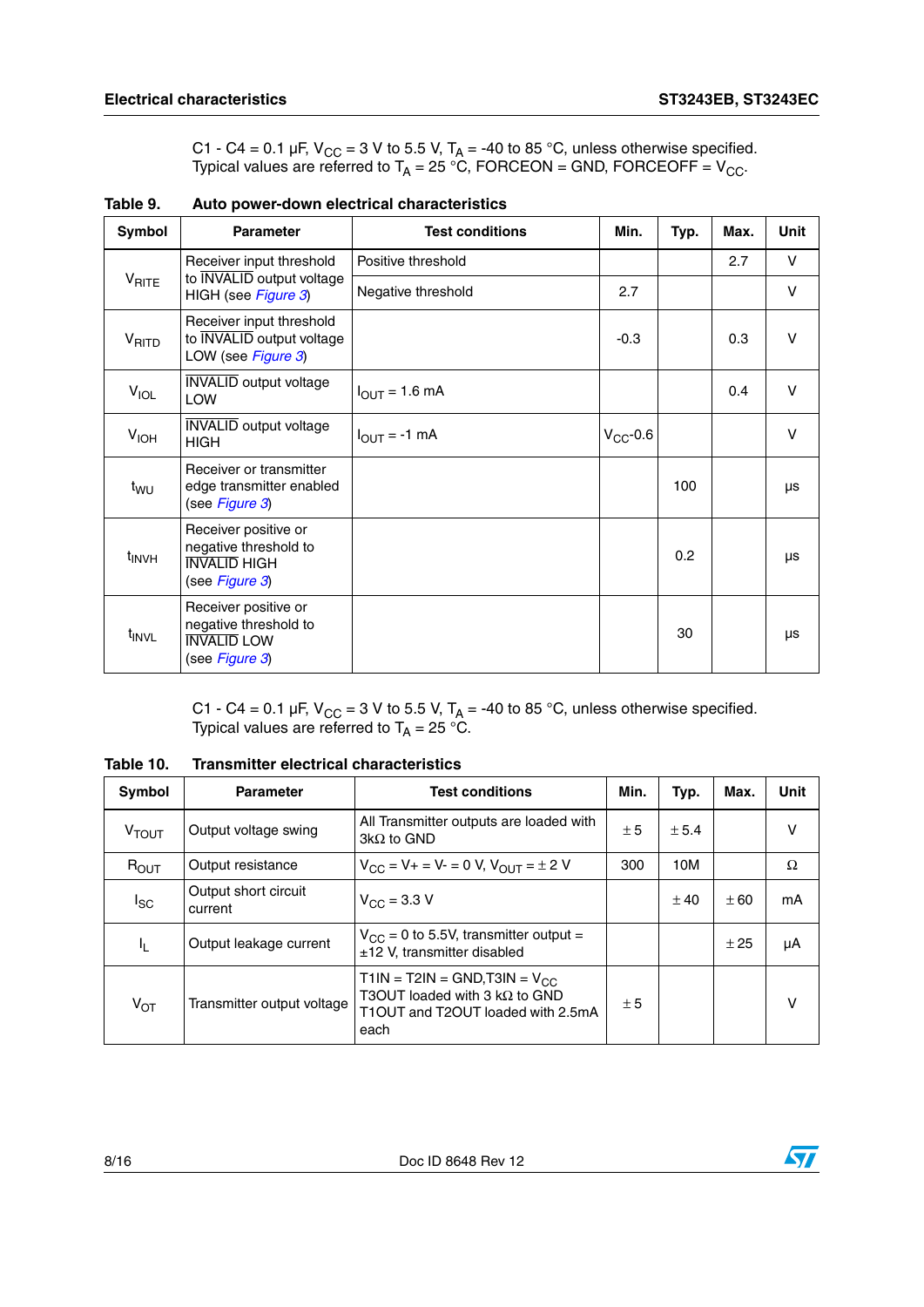C1 - C4 = 0.1 µF, V<sub>CC</sub> = 3 V to 5.5 V, T<sub>A</sub> = -40 to 85 °C, unless otherwise specified. Typical values are referred to  $T_\mathsf{A}$  = 25 °C.

| Symbol             | <b>Parameter</b>                          | <b>Test conditions</b>                                                                  | Min.       | Typ.       | Max.       | <b>Unit</b>  |
|--------------------|-------------------------------------------|-----------------------------------------------------------------------------------------|------------|------------|------------|--------------|
| $V_{\mathsf{RIN}}$ | Receiver input voltage<br>operating range |                                                                                         | $-25$      |            | 25         |              |
| $V_{\mathsf{RIL}}$ | RS-232 Input threshold<br>low             | $T_A = 25^{\circ}C$ , $V_{CC} = 3.3 V$<br>$T_A = 25^{\circ}C$ , $V_{CC} = 5.0 V$        | 0.6<br>0.8 | 1.1<br>1.4 |            |              |
| V <sub>RIH</sub>   | RS-232 Input threshold<br>high            | $T_A = 25^{\circ}$ C, V <sub>CC</sub> = 3.3 V<br>$T_A = 25^{\circ}C$ , $V_{CC} = 5.0 V$ |            | 1.6<br>1.9 | 2.4<br>2.4 |              |
| V <sub>RIHYS</sub> | Input hysteresis                          |                                                                                         |            | 0.5        |            | $\mathsf{V}$ |
| $R_{\text{RIN}}$   | Input resistance                          | $T_{\Delta} = 25^{\circ}$ C                                                             | з          | 5          | 7          | kΩ           |

**Table 11. Receiver electrical characteristics**

C1 - C4 = 0.1 µF, V<sub>CC</sub> = 3 V to 5.5 V, T<sub>A</sub> = -40 to 85 °C, unless otherwise specified. Typical values are referred to  $T_\mathsf{A}$  = 25 °C.

| Symbol                        | <b>Parameter</b>              | <b>Test conditions</b>                                                                                                                                                               |        | Typ. | Max.     | <b>Unit</b>            |
|-------------------------------|-------------------------------|--------------------------------------------------------------------------------------------------------------------------------------------------------------------------------------|--------|------|----------|------------------------|
| $D_{R}$                       | Maximum data rate             | $R_1 = 3k\Omega$ , C <sub>1</sub> = 1000 pF one transmitter<br>switching                                                                                                             | 250    | 400  |          | kbps                   |
| $t_{\text{PHL}}$<br>$t_{PLH}$ | Receiver propagation<br>delay | $R_{IN}$ to $R_{OUT}$ , $C_L = 150$ pF                                                                                                                                               |        | 0.15 |          | μs                     |
| <sup>t</sup> T SKEW           | Transmitter skew              |                                                                                                                                                                                      |        | 150  |          | ns                     |
| <sup>t</sup> R SKEW           | Receiver skew                 |                                                                                                                                                                                      |        | 70   |          | ns                     |
| $S_{\sf RT}$                  | Transition slew rate          | $T_A = 25^{\circ}$ C R <sub>1</sub> = 3k to 7kΩ, V <sub>CC</sub> = 3.3 V<br>measured from $+3$ V to -3 V or -3 V to $+3$ V<br>$C_L$ = 150 pF to 1000 pF<br>$C_1$ = 150 pF to 2500 pF | 6<br>4 |      | 30<br>30 | $V/\mu s$<br>$V/\mu s$ |

**Table 12. Timing characteristics**

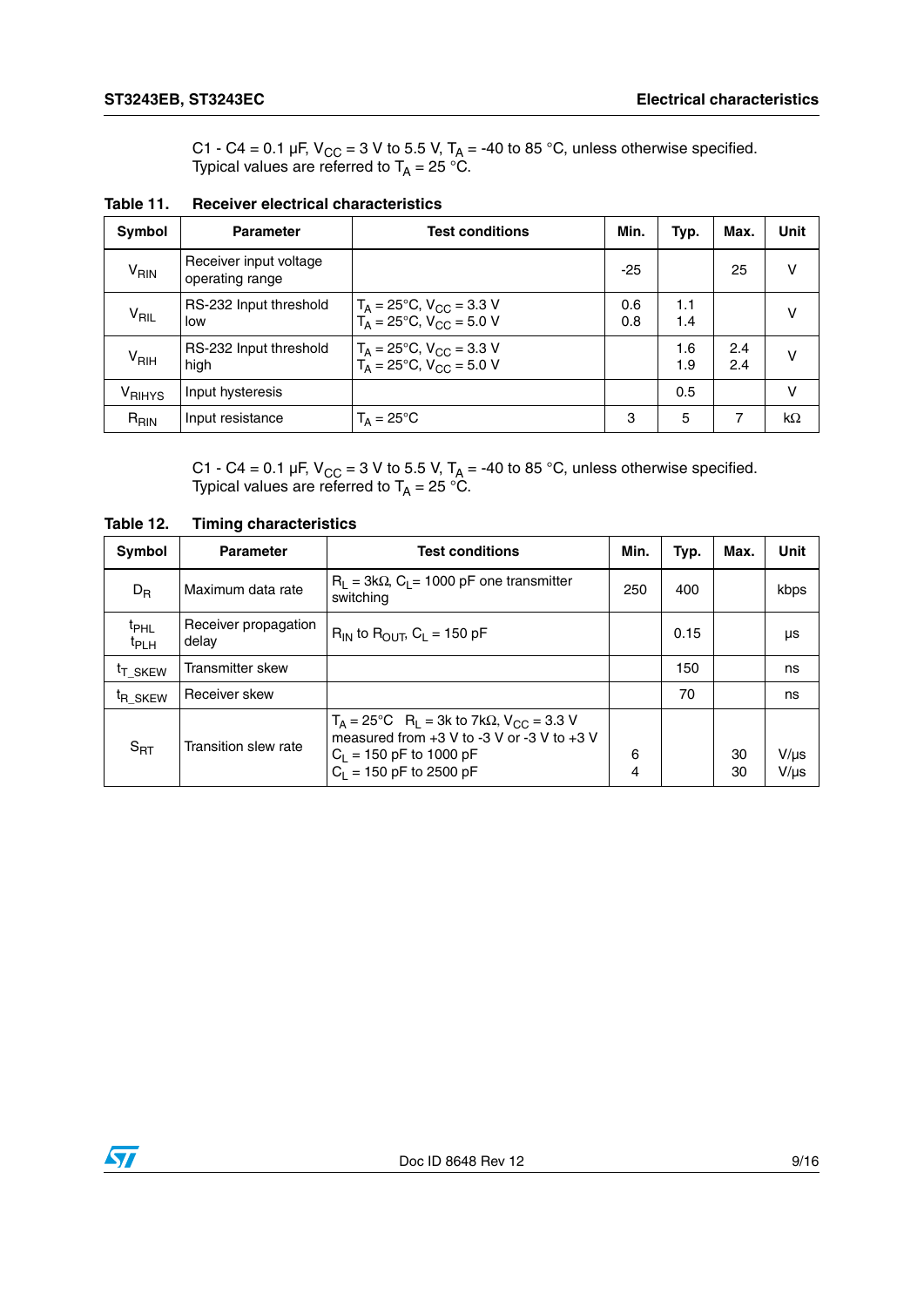## <span id="page-9-0"></span>**5 Application circuits**

### **Figure 2. Application circuits**



| Table 13. | Required minimum capacitance value $(\mu F)$ |
|-----------|----------------------------------------------|
|           |                                              |

| $V_{CC} (V)$ | v·    | $C_{2,}C_{3,}C_{4,}C_{BYPASS}$ |
|--------------|-------|--------------------------------|
| 3 to 3.6     | U.I   | 0.1                            |
| 4.5 to 5.5   | 0.047 | 0.33                           |

10/16 Doc ID 8648 Rev 12

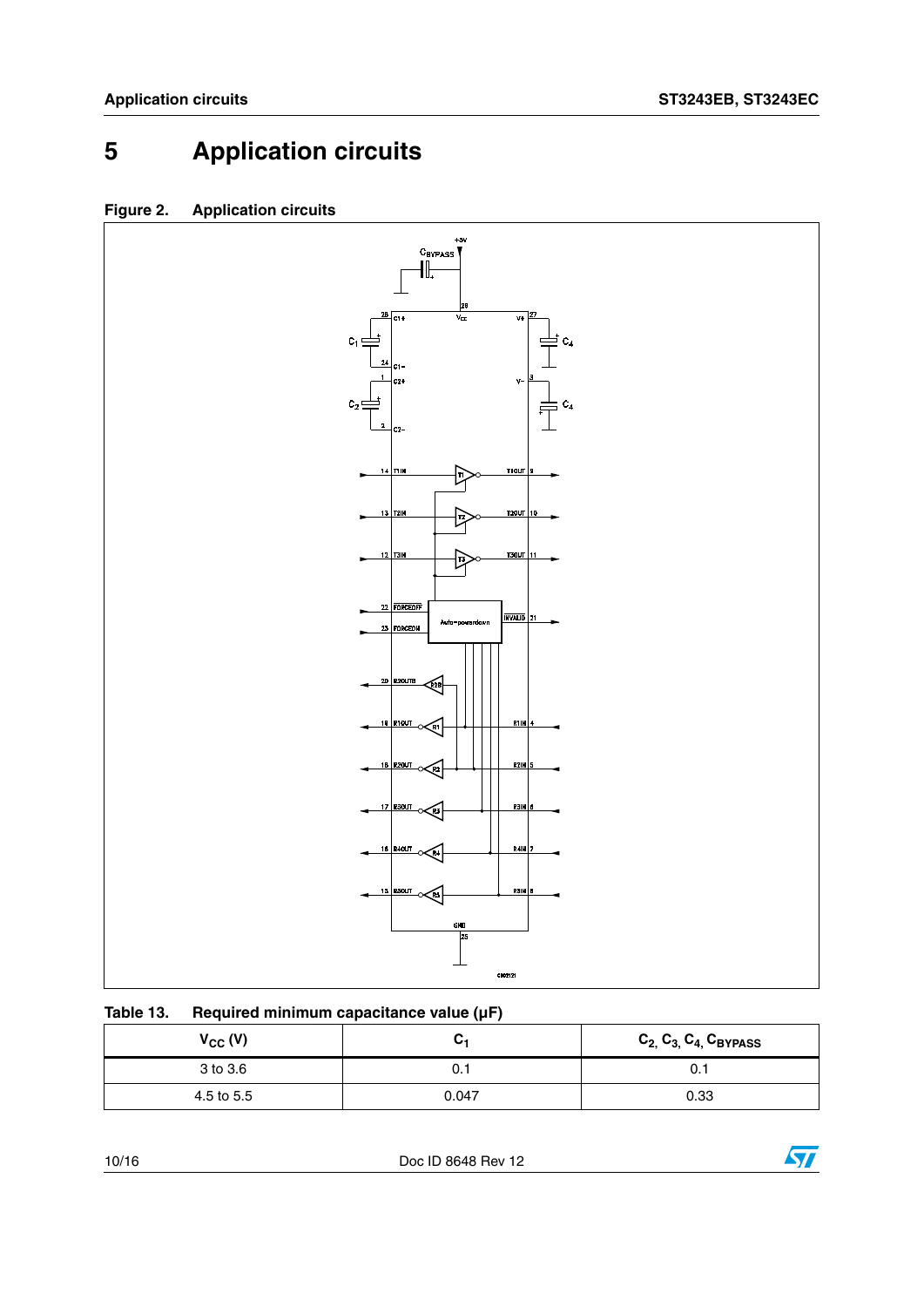### <span id="page-10-0"></span>**6 Timing diagrams**

<span id="page-10-1"></span>



#### **Figure 4. Auto power-down input timing**

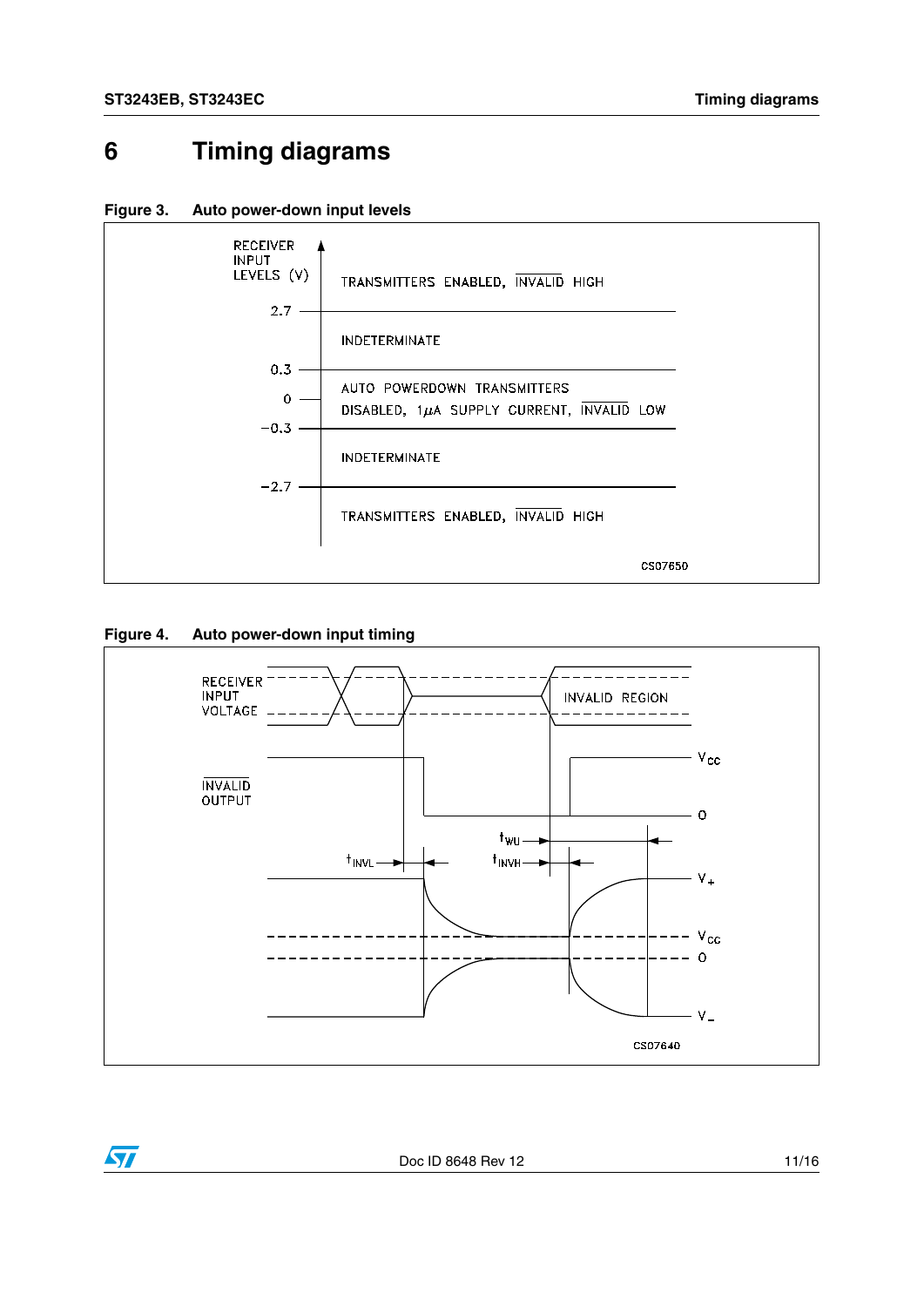### <span id="page-11-0"></span>**7 Package mechanical data**

In order to meet environmental requirements, ST offers these devices in different grades of ECOPACK® packages, depending on their level of environmental compliance. ECOPACK® specifications, grade definitions and product status are available at: *[www.st.com](http://www.st.com)*. ECOPACK® is an ST trademark.

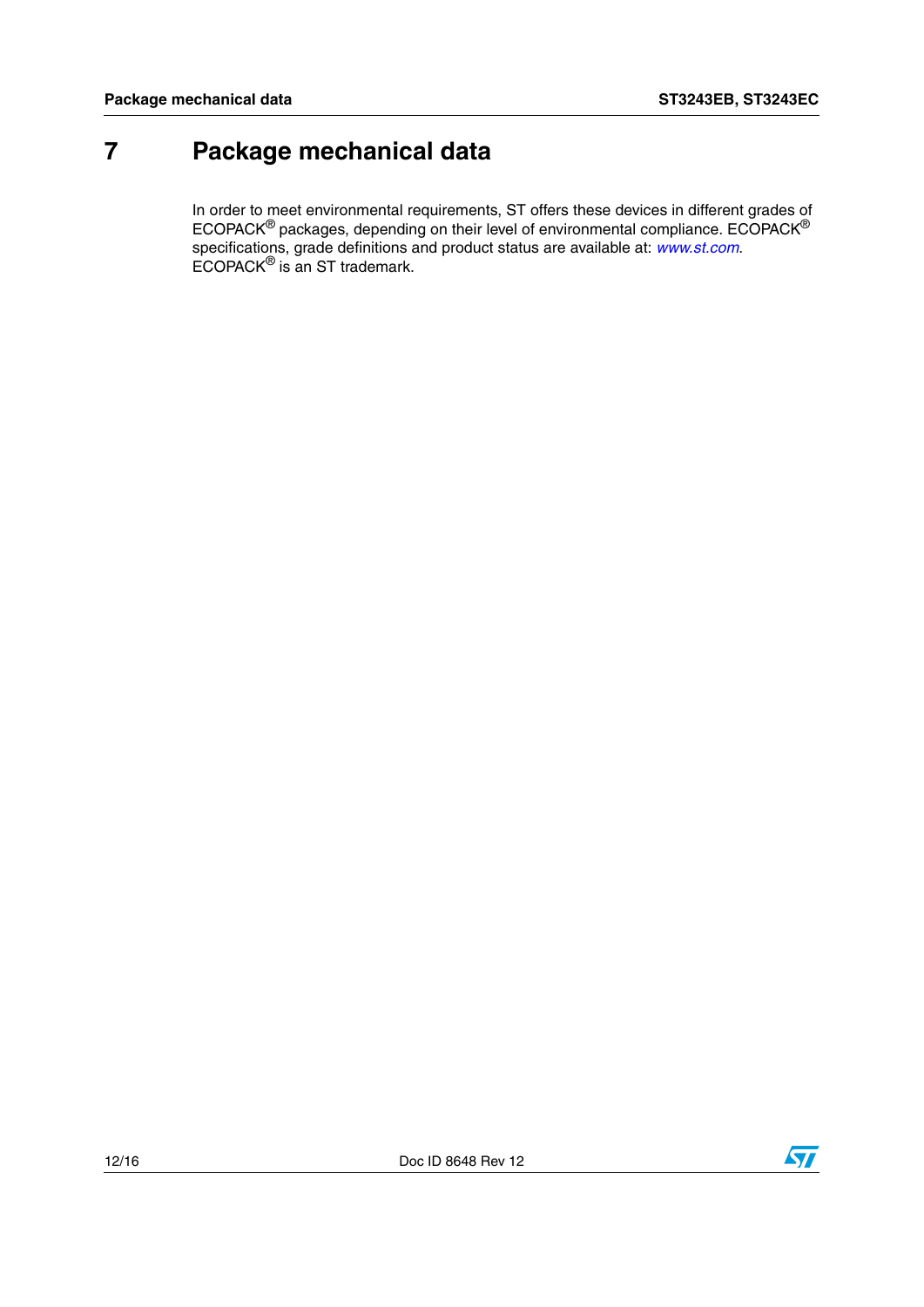|             | <b>TSSOP28 mechanical data</b> |          |             |                    |            |             |
|-------------|--------------------------------|----------|-------------|--------------------|------------|-------------|
| Dim.        |                                | mm.      |             |                    | inch.      |             |
|             | Min.                           | Typ.     | Max.        | Min.               | Typ.       | Max.        |
| A           |                                |          | 1.2         |                    |            | 0.047       |
| A1          | 0.05                           |          | 0.15        | 0.002              | 0.004      | 0.006       |
| A2          | 0.8                            | 1        | 1.05        | 0.031              | 0.039      | 0.041       |
| b           | 0.19                           |          | 0.30        | 0.007              |            | 0.012       |
| $\mathbf C$ | 0.09                           |          | 0.20        | 0.004              |            | 0.0079      |
| D           | 9.6                            | 9.7      | 9.8         | 0.378              | 0.382      | 0.386       |
| Ε           | 6.2                            | 6.4      | 6.6         | 0.244              | 0.252      | 0.260       |
| E1          | 4.3                            | 4.4      | 4.48        | 0.169              | 0.173      | 0.176       |
| e           |                                | 0.65 BSC |             |                    | 0.0256 BSC |             |
| K           | $0^{\circ}$                    |          | $8^{\circ}$ | $\mathsf{O}^\circ$ |            | $8^{\circ}$ |
| L           | 0.45                           | 0.60     | 0.75        | 0.018              | 0.024      | 0.030       |



Doc ID 8648 Rev 12 13/16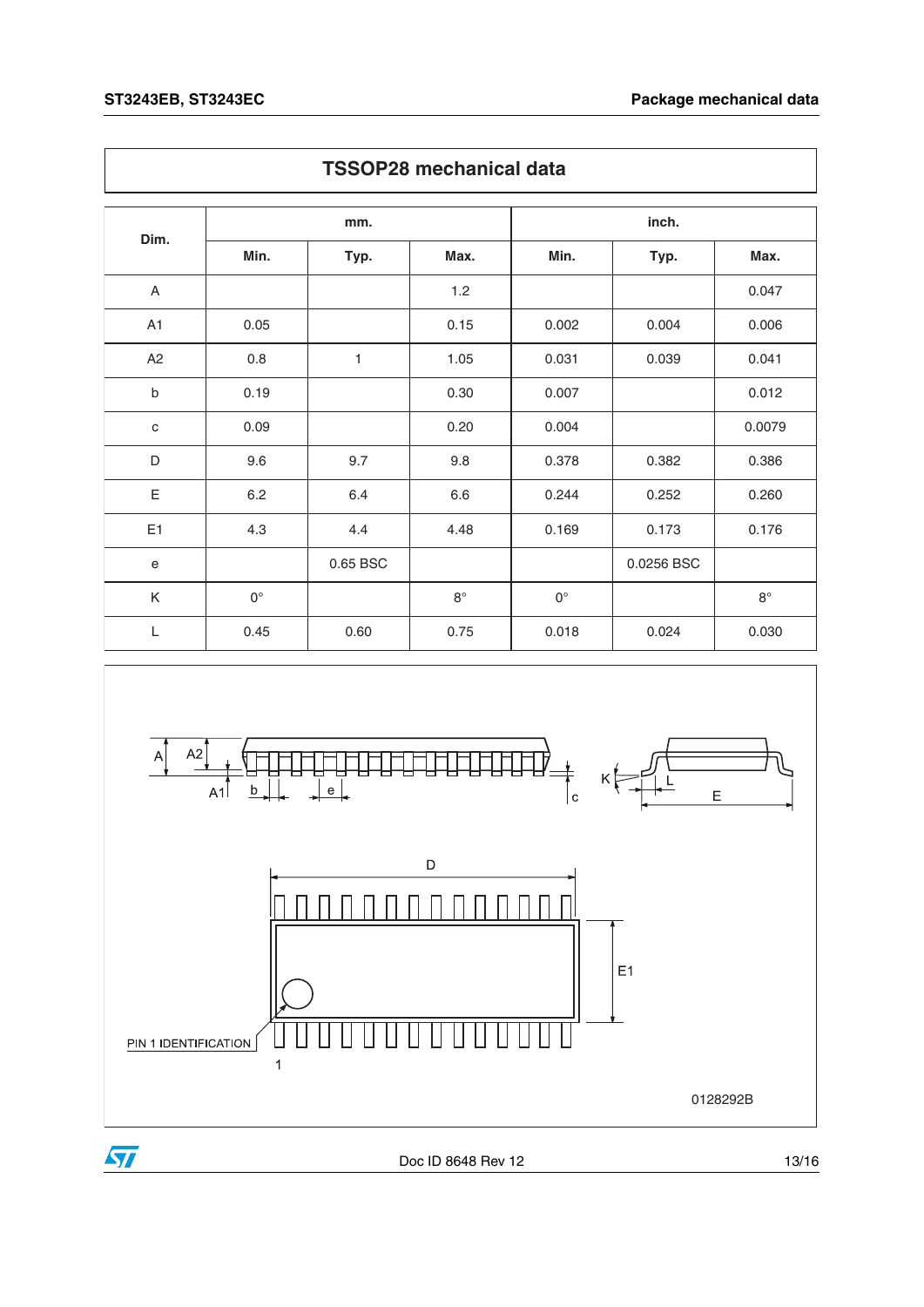|             | mm.  |      |                |       |      |        |
|-------------|------|------|----------------|-------|------|--------|
| Dim.        | Min. | Typ. | Max.           | Min.  | Typ. | Max.   |
| A           |      |      | 330            |       |      | 12.992 |
| $\mathbf C$ | 12.8 |      | 13.2           | 0.504 |      | 0.519  |
| D           | 20.2 |      |                | 0.795 |      |        |
| ${\sf N}$   | 60   |      |                | 2.362 |      |        |
| $\top$      |      |      | 22.4           |       |      | 0.882  |
| Ao          | 6.8  |      | $\overline{7}$ | 0.268 |      | 0.276  |
| Bo          | 10.1 |      | 10.3           | 0.398 |      | 0.406  |
| Ko          | 1.7  |      | 1.9            | 0.067 |      | 0.075  |
| Po          | 3.9  |      | 4.1            | 0.153 |      | 0.161  |
| $\sf P$     | 11.9 |      | 12.1           | 0.468 |      | 0.476  |



### **Tape & reel TSSOP28 mechanical data**

14/16 Doc ID 8648 Rev 12

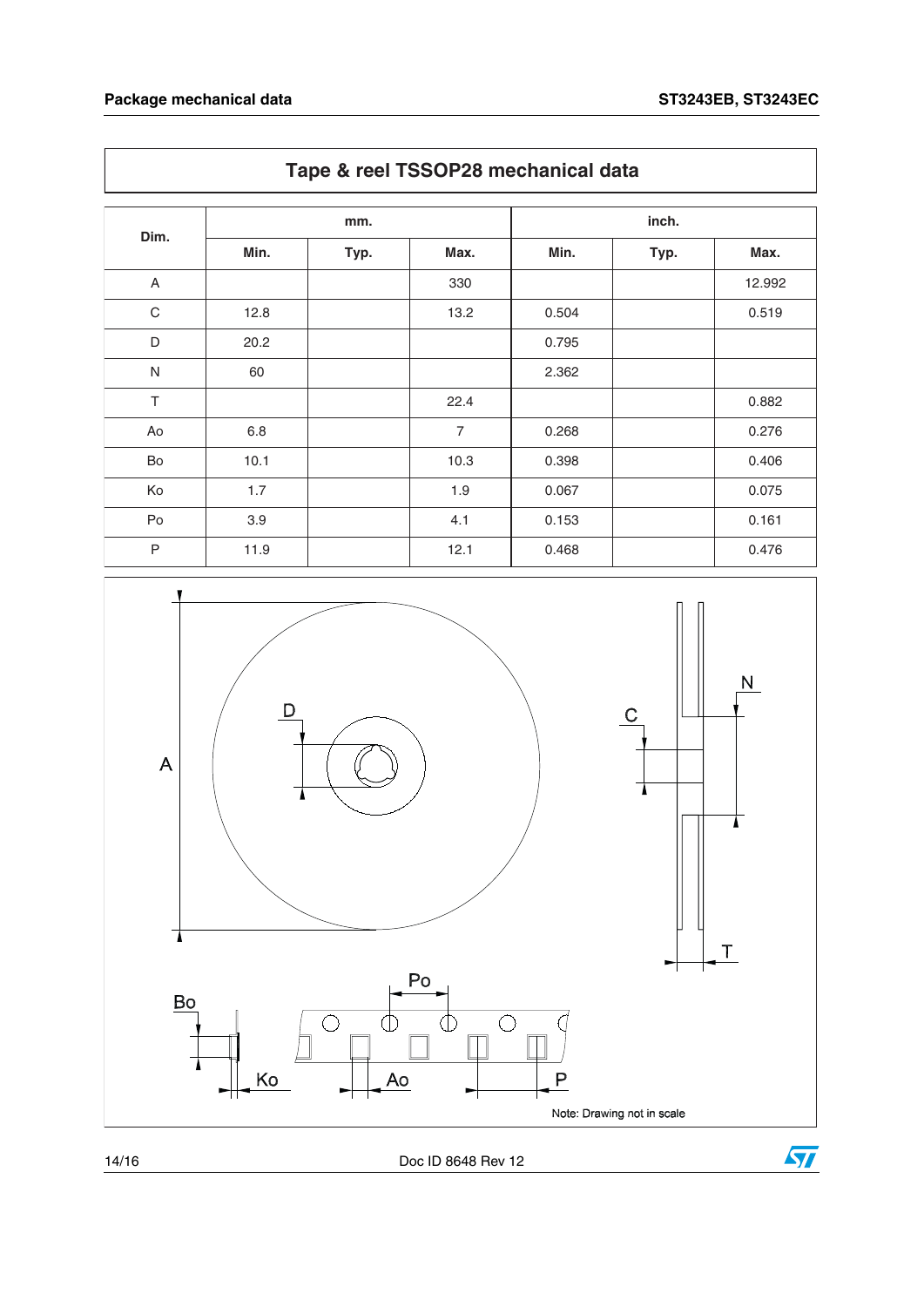# <span id="page-14-0"></span>**8 Revision history**

| Table 14. | <b>Document revision history</b> |  |
|-----------|----------------------------------|--|
|           |                                  |  |

| Date        | <b>Revision</b> | <b>Changes</b>                                            |
|-------------|-----------------|-----------------------------------------------------------|
| 21-Jun-2004 | 6               | Page 6 - $I_1$ (output leakage current) mA ==> $\mu$ A    |
| 31-Mar-2006 |                 | Order codes updated and new template.                     |
| 25-Oct-2006 | 8               | Order codes updated.                                      |
| 24-Aug-2007 | 9               | Order codes updated.                                      |
| 09-Jul-2008 | 10              | Removed: SO-28 and SSOP28 packages.                       |
| 28-Jul-2009 | 11              | Removed: Flip-chip28 package, modified Table 1 on page 1. |
| 16-Oct-2009 | 12              | Modified Table 9 on page 8.                               |